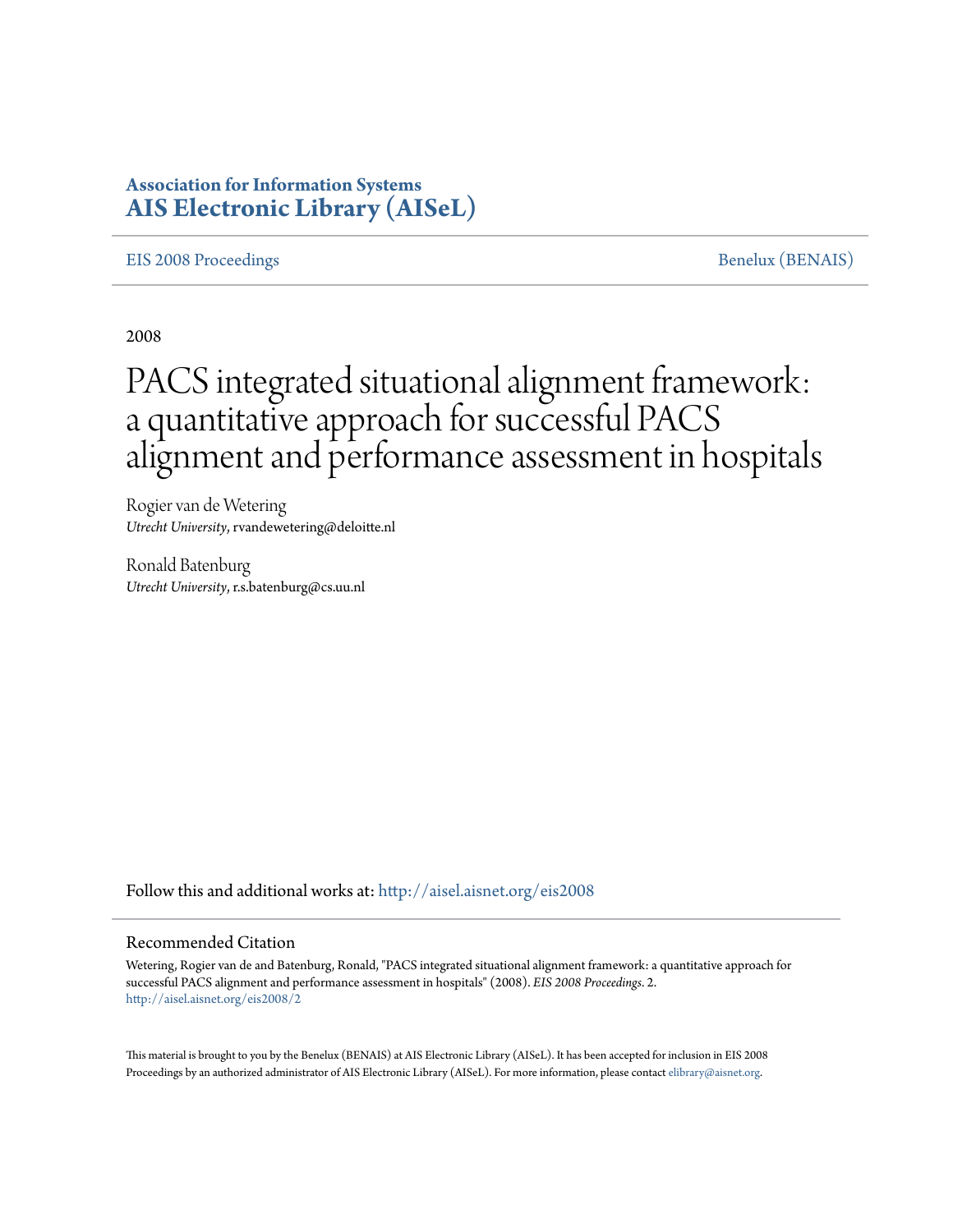# **A PACS integrated situational alignment framework:**

a quantitative approach for successful PACS alignment and performance assessment in hospitals

Rogier van de Wetering<sup>1</sup> and Ronald Batenburg<sup>2</sup> Dept. of Information and Computing Sciences, Utrecht University P.O. Box 80.089, 3508 TB Utrecht, The Netherlands <sup>1</sup> [rvandewetering@deloitte.nl](mailto:rvandewetering@deloitte.nl)  $2 \frac{\text{r.s.} \text{batenburg@cs.} }{1 \text{m.s.}}$ 

#### **Abstract**

Hospitals are investing in Information Technology and Information Systems in order to improve their processes and workflow and hence, to optimize patient care. Picture Archiving and Communications Systems (PACS) have seen gradual uptake in hospitals to achieve this goal. PACS implementations and the consecutive expansion and integration with the Electronic Patient Record requires massive investments and cultural changes by hospital (clinical) staff prior and during organizational adoption. It is therefore essential that these systems are aligned properly with the hospital operations. Alignment approaches for PACS implementations and appropriate assessment methods have been underexposed in scientific literature. In this paper, we propose the PACS integrated situational alignment (PISA) Framework, a theoretical framework that is designed for the continuous assessment, monitoring, successful alignment of PACS, and performance measures for PACS deployment in the hospital enterprise. In addition, we set out a research agenda to elaborate on this elementary topic.

**Keywords:** Picture Archiving and Communication Systems, Business/IT-alignment, maturity, performance measures, deployment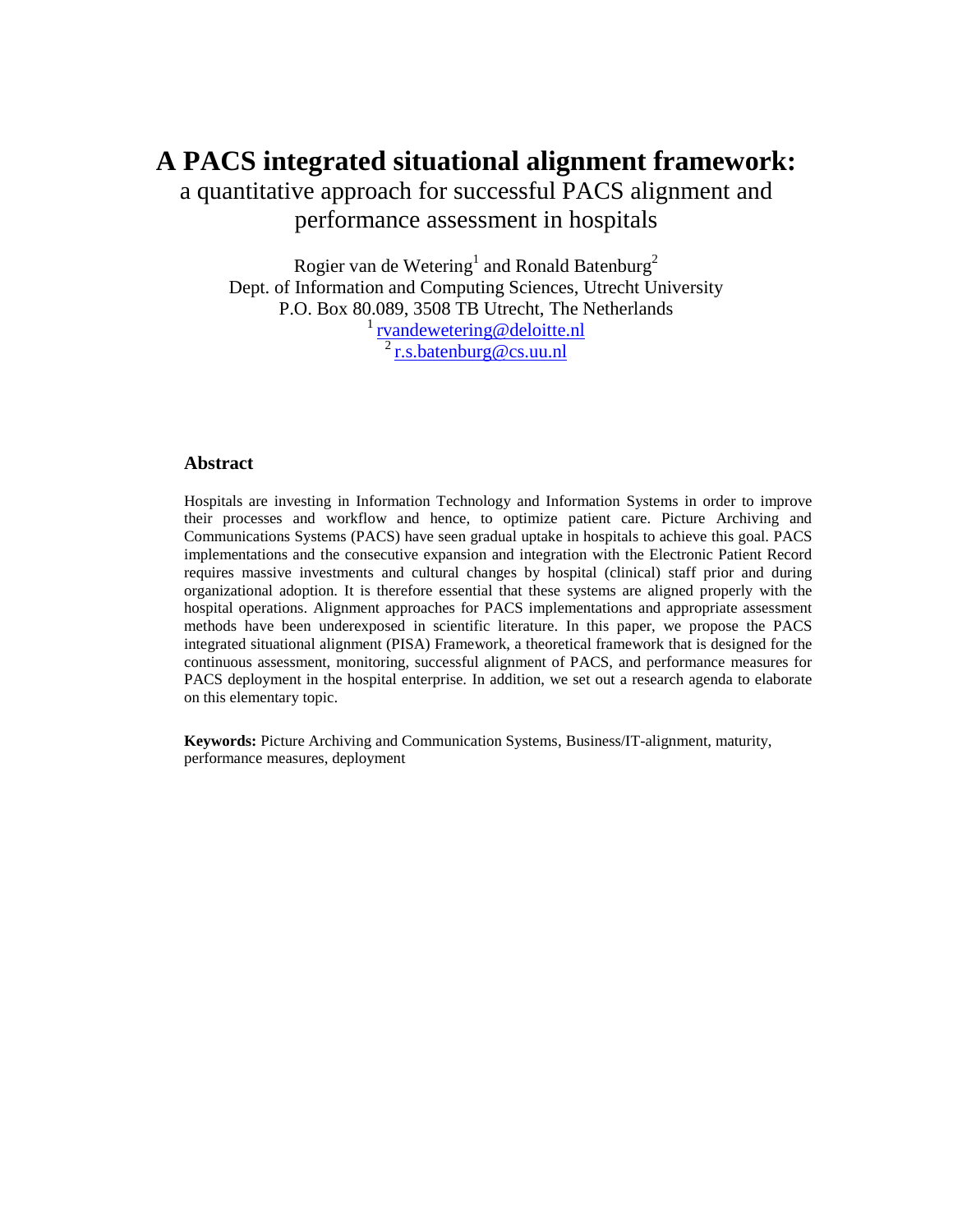# **1 Introduction**

In the constant changing health care environment, hospitals are obliged to utilize the full potential of Information Technology and Information Systems (IT/IS). Hospitals have taken on this challenge by moving towards filmless operations and investing in Picture Archiving and Communication System (PACS) [1]. PACS are workflow-integrated imaging systems that are designed to streamline operations throughout the entire patient-care delivery process [2] and encompass many components and systems related to medical imaging for clinical practices [3].

While the promise of PACS is that it can shorten the time for diagnosis, improve the efficiency and quality of the overall healthcare delivery process and make the workflow as simple as possible [2], fact-based evidence is missing. While the particularly benefits from earlier receipt of images, clinical decision making and clinical action through PACS images are hard to measure [4, 5], PACS performance has been indicated in terms of time studies for diagnosis and image based clinical action [2, 4, 5], patient throughput and productivity [6].

Although some scholars believe PACS will quickly be a matured technology [2], achieving a full filmless environment with PACS is still a high-cost venture [7]. It is therefore essential that these systems are aligned properly with the hospital operations. Often, hospitals fail to achieve higher productivity levels and operational efficiency gains with PACS, because of deployment complications [8]. In their studies Reiner et. all state that a common mistake by radiology facilities has been underestimating the potential major role that PACS has in the redesign of departmental and enterprise-wide workflow and processes [8]. A method for implementing and aligning PACS in the hospital enterprise is therefore a prerequisite that has not been developed so far on a scientific basis.

In this paper we present such a model to assesses the alignment of PACS and the PACS performance in hospitals. Since PACS is a system designed to streamline operations through the entire patient-care delivery system, it can make a significant difference in terms of throughput and clinical action. It is our starting point that theories on Business/IT-alignment, organizational fit and adoption of IT/IS provide perspectives to understand what key elements in clinical practice can be achieved [9]. Given the potential of PACS to improve productivity levels and operational efficiencies within hospitals, the question we address in this paper is as follows: *"1) how can PACS alignment and performance measures for PACS deployment in the hospital enterprise quantitatively be assessed, monitored and benchmarked and 2) how can this be improved?"*

Our approach encompasses two fundamental elements: Business/IT-alignment and PACS maturity. In general, a maturity level can be defined as an evolutionary plateau of process improvement that includes a checklist to evolve on to the next level [10]. PACS maturity refers to an evolutionary process from an immature stage of growth/maturity towards the next maturity level. From this, we assume that the deployment and adoption process of PACS is of cumulative nature. A hospital has to go through different levels of maturity before PACS is successfully implemented and optimum PACS performance is achieved. Business/IT-alignment additionally implies that the investment made in business domains, pillars, related to PACS should be balanced out in the organisation.

In this paper we present a framework - PACS integrated situational alignment (PISA) framework that aims to assess the alignment of PACS in the hospital enterprise and its relation with performance measures for PACS deployment. In doing so, we well first review levels of PACS maturity, addressing the principles of Business/IT-alignment and PACS performance perspectives. Subsequently, we develop a framework, discuss the obtained framework and set out a research agenda for application and validation. The paper ends with a summary and conclusions.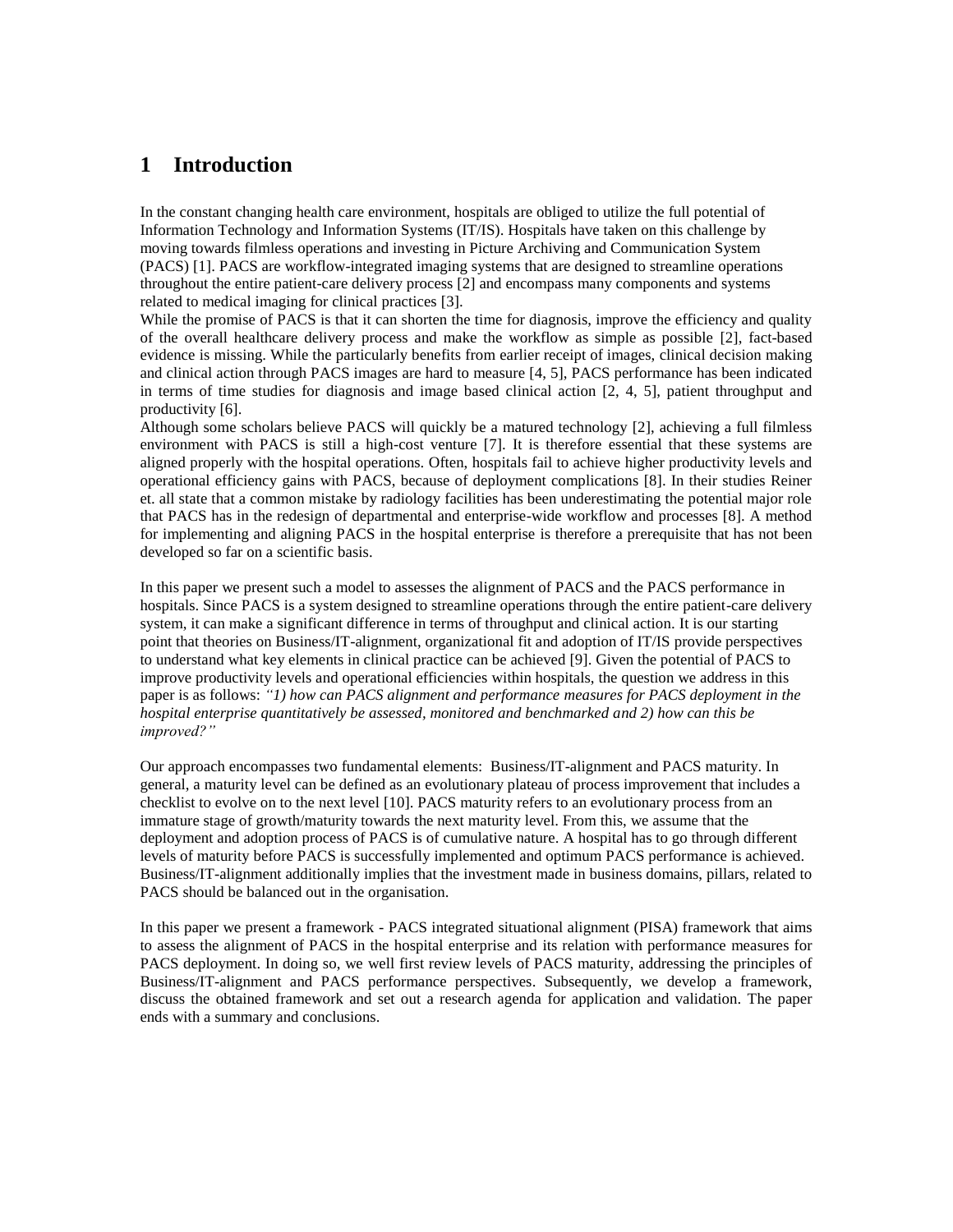# **2 PACS integrated situational alignment (PISA) framework**

In this section we propose the PISA framework resulting from different levels of PACS maturity, fundaments of Business/IT-alignment and PACS performance dimensions.

## **2.1 PACS Maturity**

The concept of PACS was introduced as early as 1982 and after more than twenty years of research, development and implementations, PACS has become an integrated component of today's healthcare delivery system [11]. Although PACS is now a well-established technology, achieving a filmless environment with PACS is still a high-cost venture [7]. A successful method for implementing and aligning PACS in the hospital enterprise would therefore be a prerequisite, and insight into the current and desired level of maturity of PACS valuable to the hospital.

Theories on information systems and information technology (IS/IT) maturity and adoption are well established in business and IS/IT literature going back to the early 70"s. The concept of the stage hypothesis was introduced by Nolan [12] in 1973, extended [13] and frequently discussed and adapted [14- 16]. In general, the IS/IT maturity models provide insight into the structure of elements that represent process effectiveness of IS/IT in organizations [17].

A qualitative meta-analysis approach [18, 19] is performed over 34 relevant scientific papers on PACS. These 34 papers all concern maturity, growth and development aspects of PACS. Five levels of PACS maturity can be extracted from these original sources by applying a process focus. With the progression towards maturity level 5, operational efficiencies, IS/IT-integration and qualitative care using PACS technology expand. The five maturity levels are:

#### *I. PACS Infrastructure*

The initial level of PACS maturity is described as the basic and unstructured implementation and usage of image acquisition, storage, distribution and display. Technical and organizational problems arise with PACS at this maturity level owing to the lack of implemented (technical) standards and the dramatic "cultural" changes that would result from PACS implementations [20].

*II. PACS process*

.

At level two most of the initial pitfalls have been covered by second generation PACS implementations [8, 21, 22]. The PACS process maturity level focuses on effective process redesign, initial integration with various (imaging) information systems including the HIS and RIS [23], optimizing manual processes in radiology and initiating transparent PACS processes outside radiology. The focus of this maturity is still only on medical images and is therefore restrictive in managing (hospital) workflows.

#### *III. Clinical Process Capability*

The "clinical process capability" maturity level is represented by the evolution of PACS towards a system that can handle workflow and patient management [24], hospital-wide PACS distribution, communication and image-based clinical action. This evolution of PACS requires important alterations in terms of processes, multimedia data and the level of integration of health information systems.

#### *IV. Integrated managed innovation*

This fourth level of maturity can be characterized by the initial integration of PACS into the electronic patient record (EPR) and cross-enterprise exchange of digital imaging data and supporting material. This maturity level goes beyond the 3rd maturity level with the adoption of emerging technologies like computer-aided diagnosis (CAD) and computer-assisted readings (CAR), resulting in decision support for clinical PACS usage. At this level PACS is also applied for statistical information [25], intelligent data-mining purposes and quantitative control mechanisms [26].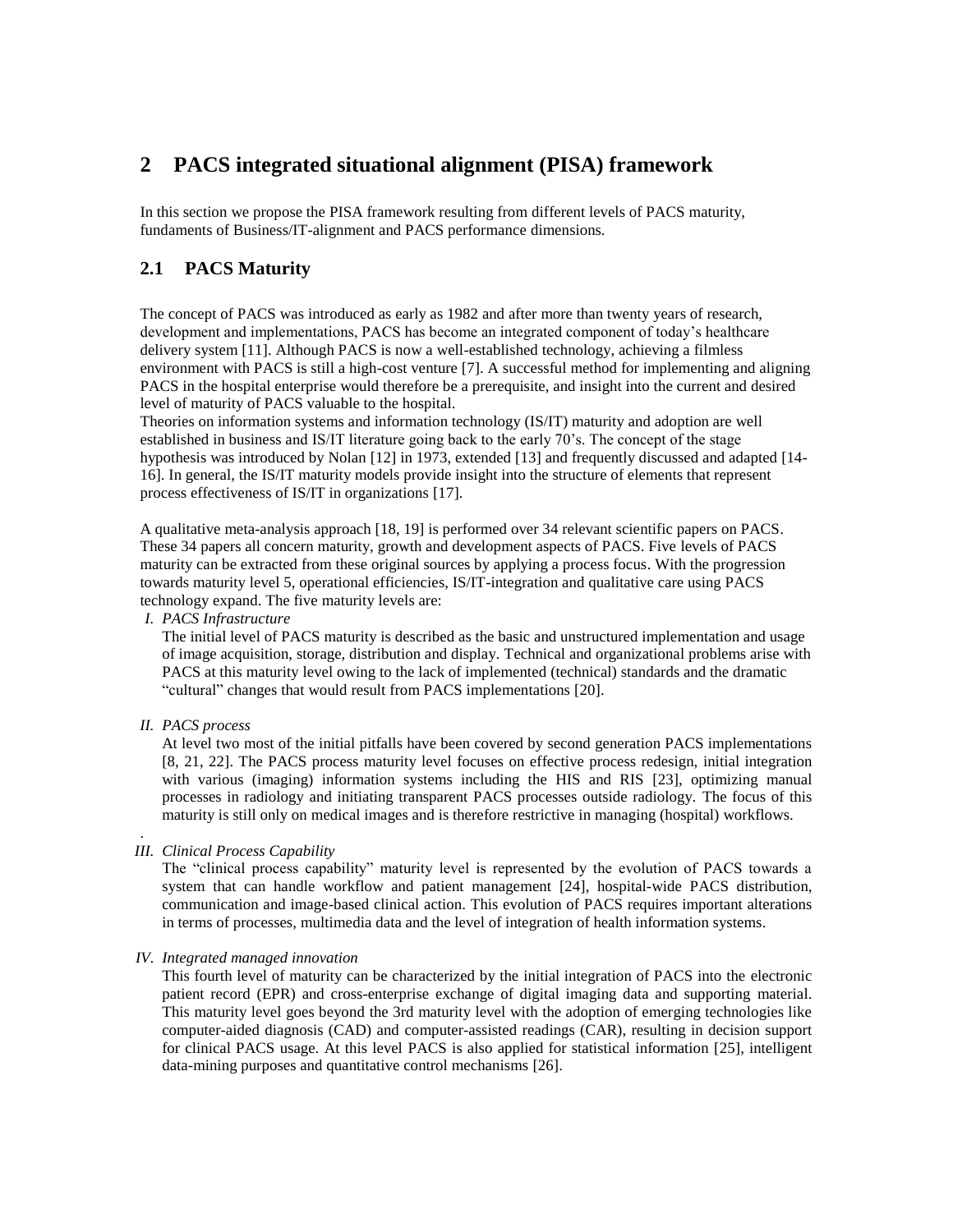#### *V. Optimized Enterprise PACS Chain*

The final maturity level is the "optimized enterprise PACS chain". At enterprise level, and with PACS fully integrated into the EPR, the system can be maximized for efficiency purposes and clinical effectiveness [27]. Process characteristics at this maturity level include PACS and web-based technology, large system integrations, see also [28] and image distribution though web-based EPR [26]. The adoption of PACS within the wider EPR and healthcare facility integration is continually optimized and the operational improvements yield process innovations and overall efficiencies in the continuum of the patient-care delivery process.

We use the maturity concept as one element of our framework. Another element of our framework is the concept of Business/IT-alignment, which will be discussed next.

#### **2.2 Business/IT-alignment theories**

Business/IT-alignment refers to applying IT/IS in an appropriate and timely way, in harmony with business strategies, goals and needs [29]. It addresses both how IT/IS is in harmony and how it should be aligned with the business domain. The classical Strategic Alignment Model of Henderson and Venkatraman [30] is the best known model for leveraging and aligning IT/IS in organizations. The scholars argued that the difficulty to create value from investments in IT/IS is caused by the lack of alignment between the business - and IT strategy. Furthermore, they reasoned that a dynamic process to ensure continuous alignment between the business and IT/IS domains is of main importance and is to often lacking in organizations. These dimensions require strategic fit and functional integration in order to leverage the value of IT/IS.

Subsequently, Turban et al.[31] developed a model for Business/IT-alignment which incorporated culture, individual and individuals and roles as relevant dimensions that – next to organizational strategy, management of business processes and organizational structure – are assumed to contribute to the successful implementation and adoption of IT/IS in organizations. All these dimensions contain mutual relations with each other and should be in equilibrium as long as no significant changes occur in the environment or in one of the components. When changes do occur in one of the dimensions, their model argues that this will have a significant effect on other dimensions as well.

A shortcoming of the Turban et al. model is that it does not clearly demonstrate how the components of the model interact and dependent on each other. This lack was addressed by Scheper [32] leading to another extension of the business/IT concept and model. Scheper restructured the model by defining the following five dimensions:

(1) Strategy and Policy: this dimensions concerns the organisation of strategy and policy processes;

(2) Organization and Processes: concerns the importance of processes as a basic principle for organisational development;

(3) Monitoring and Control; this dimension focuses on financial and non-financial monitoring and control by the management;

(4) Information Technology; concerns the way organisations deal with information technology: hardware, software and infrastructure;

(5) People and Culture: this final dimension reflects the value and significance of the employees for an organisation.

Different from the other alignment-models, Scheper additionally developed levels of maturity for each of the five dimensions (ad-hoc, process, system and chain level). Doing so, alignment can actually be measured by the comparative levels of maturity on each of the five dimensions. The differences between the positions of an organization on each of the dimensions (i.e. the "gaps" between the dimensions) determine the level of alignment. Obviously, the absolute maturity level should also be incorporated, as it becomes more difficult for organizations to achieve alignment when business dimensions are highly matured. Scheper"s model then defines the performance of the organizations in two ways:

1. The level of maturity on each of the five dimensions and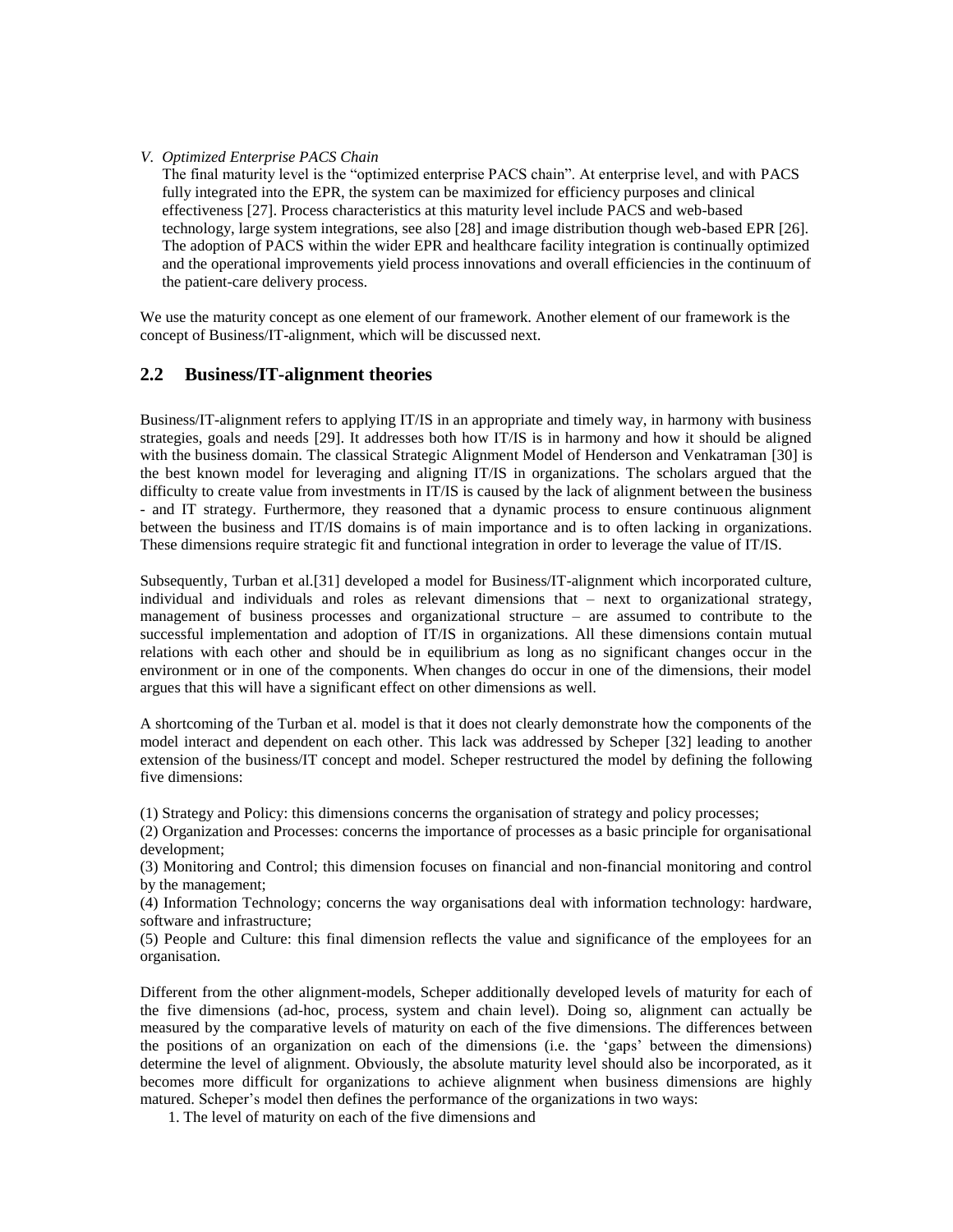2. The alignment between the five dimensions.

Scheper"s hypothesis states that maturing on each dimension and balancing out the different dimensions will significantly improve the performance of organizations.

Empirical evidence for this model was obtained through the application of the model in Dutch housing corporations. The model has been also been applied to the field of Customer Relationship Management, Product Lifecycle Management and e-procurement [33-35]. In all cases, the assumed positive relationship between maturity, alignment and performance was supported by empirical survey among 30 to 60 Dutch organizations

Our integrated alignment framework for PACS will be based on the five dimensions of Scheper"s alignment/maturity model. Next to this, PACS performance is third element our framework is build on. This will be the topic of the next section.

#### **2.3 Enterprise PACS performance dimensions**

A world-wide applied approach to an integral evaluation of organizational performance is the Balanced Scorecard (BSC) as developed fifteen years ago by Kaplan and Norton [36, 37]. The BSC is a performance management model that provides a comprehensive view on the business"s most relevant issues and improvements. Not only does the BSC provide a measurement framework, that improves alignment of actions to the strategic goals of an organisation, it also provides a platform for identifying priorities [38].

In health care, the BSC has been particularly embraced on the clinical side as a tool for measuring and improving the quality of care [39]. Hospitals are starting to adopt performance measurement systems like the BSC and as the industry experience with the BSC grows and successes are shared, use of the BSC in healthcare is continuing to expand [40].

In a previous study [9] the BSC has been adapted to incorporate a wide range of non-market performance measures according to the hospital"s strategic perspectives. In addition, it was applied to identify those components that are essential to the workflow of a patient"s clinical journey. To do so, the BSC was transformed based on their relevance to workflow, PACS and consistent with fundamentals of hospital strategies [41]. This process has lead to a new model, the *PACS-BSC* [9, 42, 43].

The *adapted* PACS-BSC model retains Kaplan and Norton"s intention to evaluate outcomes from the perspective of the organizations' strategy and to be flexible to whatever those outcomes and strategy may be. It has been validated case study interviews, using qualitative coding as a method [44]. Obtained data were reviewed on three different occasions using open, axial and selective coding respectively. The coding process resulted in the following selective codes, categorized according to the four dimensions of the PACS-BSC model which could be used for structured evaluation purposes:

- *Clinical Business Processes*: Diagnosis Process, Time Savings & Image-Based Clinical Action, Organisational Communication and Examination Request & Report-Turnaround-Time;
- *Quality and Transparency*: Simplicity & Transparency, Quality of Workflow and Agile Workflow;
- *Information System*: Availability & Accessibility, PACS Integration and System Robustness;
- *Patient*: Patient Waiting Time and Patient Throughput & Flow.

The PACS-BSC supports the process of integrative evaluation of PACS impacts on hospital workflow in terms of the patient"s clinical journey [9, 42, 43]. The adapted PACS-BSC does not support the measurement of quantitative performance measures that are required when analysing PACS alignment and performance measures for PACS deployment. For this, an overview of relevant and most used performance measures / metrics is required. It will be part of our framework to select the relevant performance measures for PACS deployment.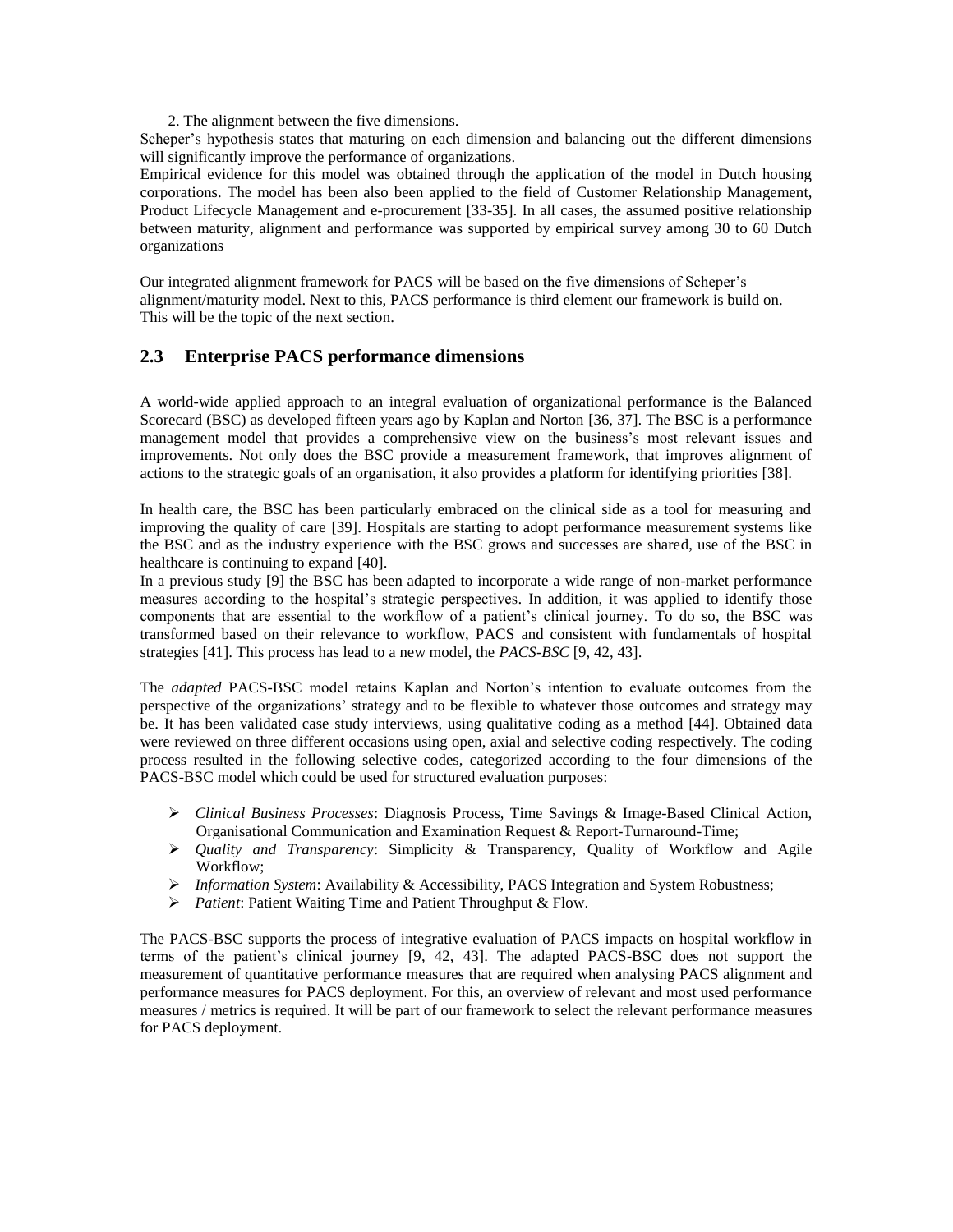#### **2.4 PISA framework**

Our conceptual framework is depicted in Figure 1. The figure consist of three elementary components. Five PACS maturity stages are depicted on the horizontal axis and on the vertical axis the five business dimensions. At the bottom we find the third part of the framework: PACS performances divided into four dimensions containing different categories.

We designed the PISA framework as an instrument to measure alignment of PACS in the hospital enterprise and performance for PACS deployment in order to mature PACS towards a higher level of maturity resulting in higher PACS performance. The PISA framework measures PACS maturity for each of the five business dimension. Figure 1 depicts a possible outcome of such an assessment using our framework. The maturity score on each business dimension is represented by a dot. As argued above, we define perfect alignment of PACS if the dots form a vertical line in the different business dimensions. The framework claims that alignment of the business dimensions is positively related to PACS deployment performance by its four performance dimensions. The framework can be made situational by adapting what is defined as "to-be" and "best-practice", hence enabling the measurement, monitoring, and comparison of PACS alignment through self-assessment in the hospital enterprise.

For the operationalisation of the framework, we will develop a measurement (i.e. a questionnaire) containing for each business domain several specific PACS features we want to address. Based on these features, items will be formulated, 10 to 15 (2-3 per maturity level) for each of the five business dimensions (strategy & policy, organization & processes, monitoring  $\&$  control, information technology and people  $\&$ culture and). Subsequently we will pre-structure the answer categories in order to link the questions to each of the five PACS maturity levels.

Specific PACS features that will be included in the questionnaire include the following:

- 1. *Strategy and Policy*: description of a PACS strategy; PACS alignment with other hospitals; monitoring of PACS innovation (in the market);
- 2. *Organisation and Processes*: image and document distribution; re-engeneering of PACS processes; image based clinical action; clinical diagnosis and decision support;
- 3. *Monitoring and Control*: workflow monitoring, (business) continuity management, status and patient management;
- 4. *Information technology*: system integration; capacity management, system functionality, integration within the EPR; chain integration
- 5. *People and Culture*: PACS (processes) training and PACS process/procedure knowledge.

Typical performance measurements for PACS deployment are: patient throughput [6], patient satisfaction, report turnaround time, image and report availability, average patient"s stay, accessibility of previous examinations [45], time to image availability and time to image based clinical action [4, 5], (radiologist) diagnostic accuracy [46] and effective clinical communication [47].

Both the PACS specific features for each of the business domains and the PACS performance measurements require further specification, development and validation before the framework is empirically applied. Note that the PACS performance measurements are independent of the maturity part of the framework.

The constructed PISA framework provides hospitals with an instrument to assess, monitor and benchmark PACS alignment and PACS deployment performances. With the outcomes of such an assessment, hospitals can formulate a strategy to optimize PACS alignment and improve the performance of the adopted PACS system. The PISA framework currently does not directly provide steps to improve alignment. For this purpose a set of measurements can be defined which are organized into projects that take into account the risks involved, investment costs, critical success factors and benefits.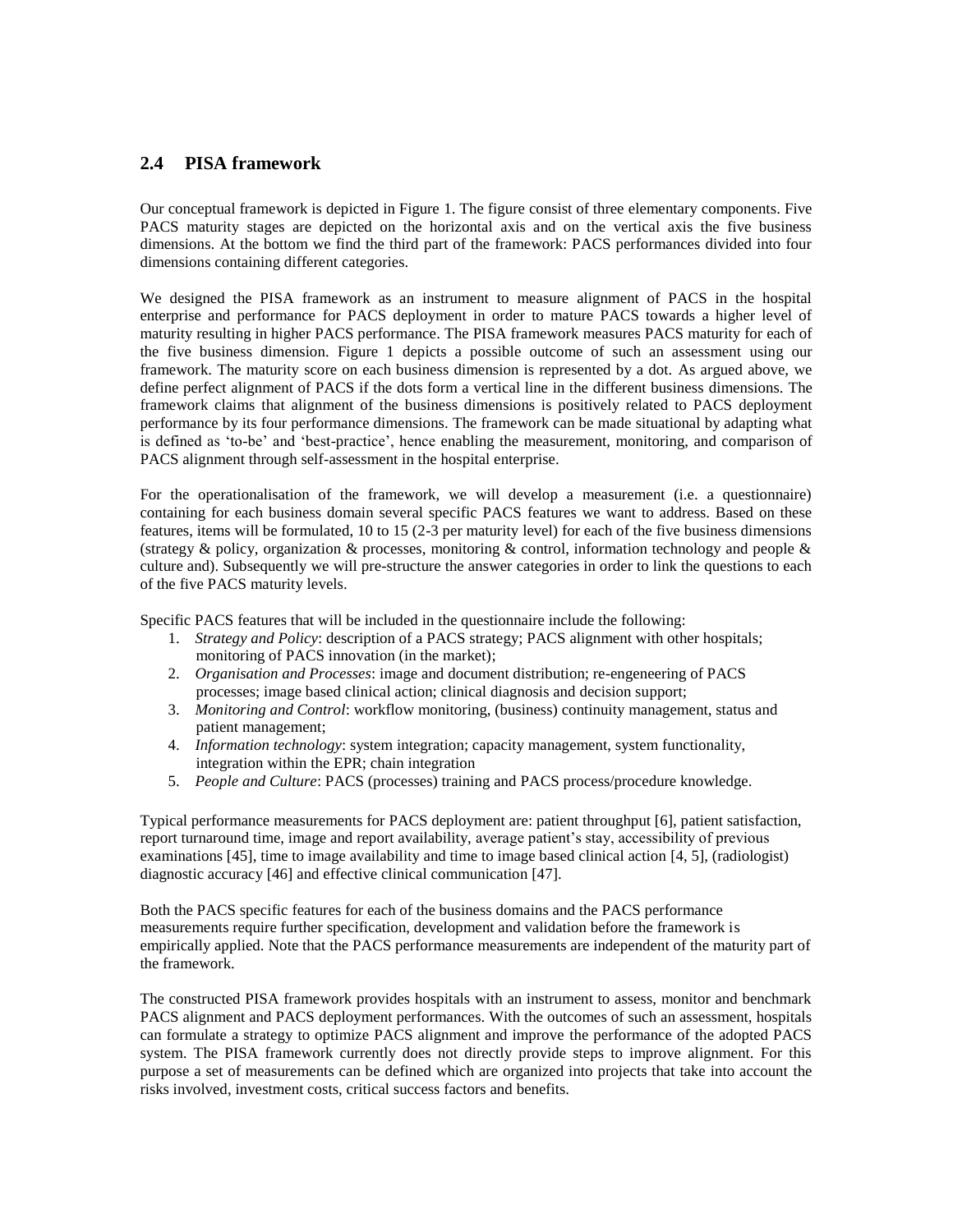However, the outcomes of an assessment can be used as good starting point in order to align all business dimensions to the same PACS maturity level using a situational roadmap.



**Figure 1: the PACS integrated situational alignment (PISA) framework**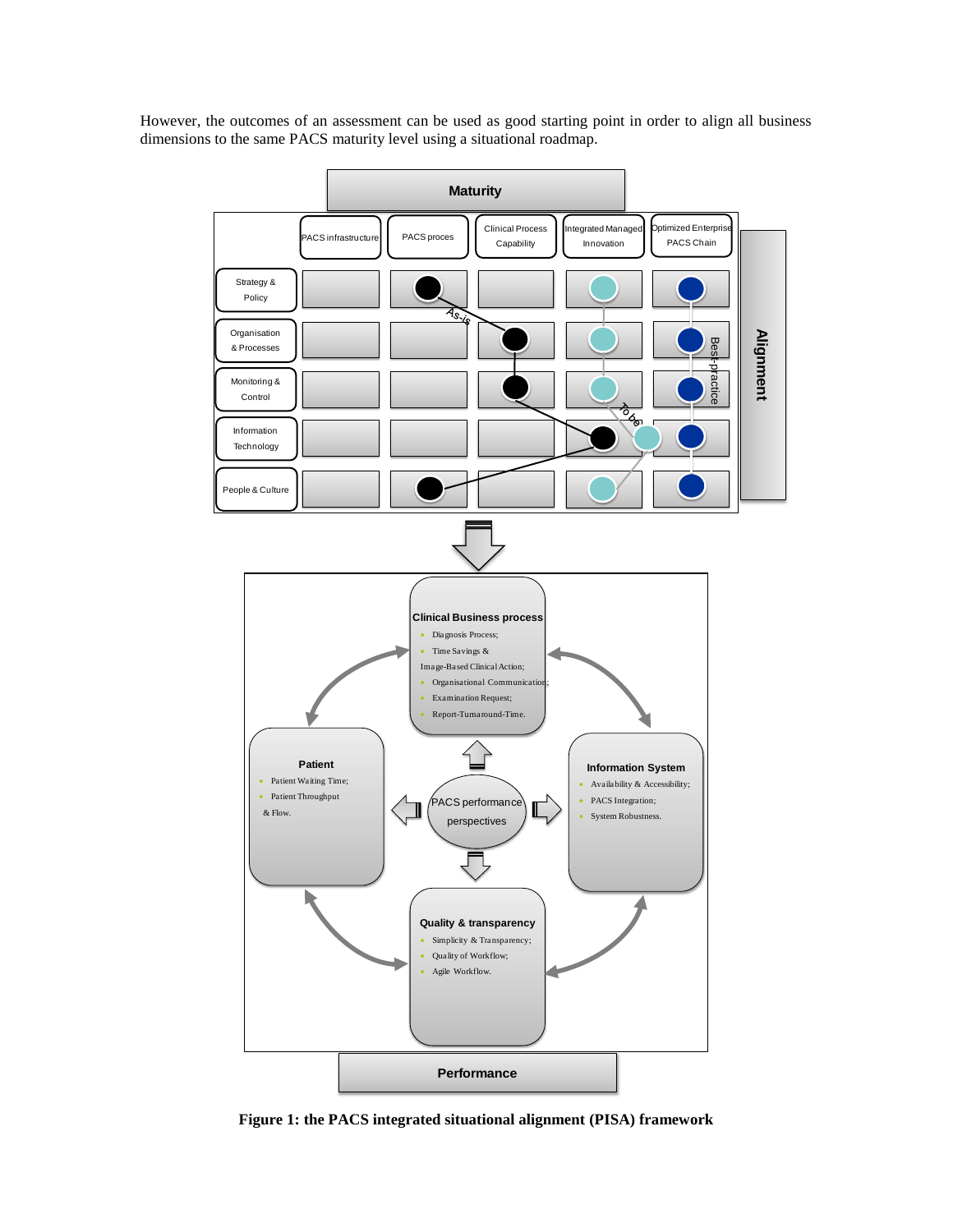This situational roadmap should describe the current level of alignment (as-is) and the ambition the hospital has with PACS (to-be). Consecutively, actions should be monitored in order to bring a the hospital to the next level of PACS maturity and alignment. Based on the PISA framework we suggest the following elements to be included in such a situational roadmap for PACS:

- Step 1: assess the current state of PACS alignment in the hospital using the PISA framework (and corresponding questionnaire). This should be done by a relatively small group of radiologist, ITmanagement, nurses, physicians, doctors so a comparison can be made between the scores. This allows for discussing purposes;
- Step 2: Next to a current state, also a "to-be" situation should be determined. This is done in the exact same way as step 1 with the difference that now the questionnaire should be answered with a focus on the ambition the hospital has with PACS, the "to-be" situation;
- Step 3: Scores should be benchmarked against the best-practice in the hospitals. Based on the "asis", the "to-be" and the best-practice, a growth path can be determined. Important to note is that hospitals should critically benchmark their scores with the best-practice since best-practice level (Optimized Enterprise PACS Chain) could be irrelevant for their particular situation;
- Step 4: Determine the desired maturity level and growth path for PACS. This can be done by highlighting the low-maturity dimensions (for instance strategy & policy) and compare these with the desired level of maturity (could be best-practice). Hospitals should not be too ambitious in wanting to grow more than one maturity level at the time;
- Step 5: Set out all improvement activities and make deliberate investments that are required in order to achieve the desired level of PACS maturity and alignment. As mentioned earlier, for this purpose a set of measurements can be defined which are organized into projects that take into account the risks involved, investment costs, critical success factors and benefits. In the course of the execution of all (hospital-wide) activities, the level of alignment between the business dimensions should monitored. Good governance and control is important in order to oversee the impact of investments and monitor the level of alignment.

### **3 Discussion & conclusions**

Applying theories of alignment in the field of PACS and medical informatics is a relatively new concept that is currently lacking in scientific literature. With this paper, we believe that we have made a contribution to the theoretical and empirical application of PACS alignment. We demonstrated that the alignment perspective can be applied to a specific technology within the medical informatics domain. Based on previous studies on PACS and accompanying results, we conclude that optimal PACS performance is dependent on important organizational aspects of hospital operations. We have taken on these suggestions and elaborated on organizational alignment of PACS with the introduction of the PISA framework.

Therefore, this alignment framework addresses the main organizational and PACS dimensions that require careful attention when implementing PACS and realize optimal PACS performance.

The PISA framework provides a practical framework for hospitals that want to assess PACS alignment, or are deploying a PACS system, and hospitals that are aiming to start with this trajectory. We explicitly incorporated performance measures for PACS deployment into our framework since perfect alignment is a prerequisite for optimum PACS performance.

The PISA framework is specifically developed for PACS. However, the concept of applying an alignment perspective can also be applied to other medical IS/IT projects. For this purpose the framework requires adaptation. Specific maturity levels need to be developed (for instance using meta-analysis) – and for each business domain several specific features - and also the performance dimensions need to be customized. The concept of applying an alignment framework to other medical IS/IT through generalization is a topic for further investigation.

Before the constructed PISA framework will be empirically applied to all Dutch hospitals, a user group discussion using groupware software will be organized in order to validate the framework. We will invite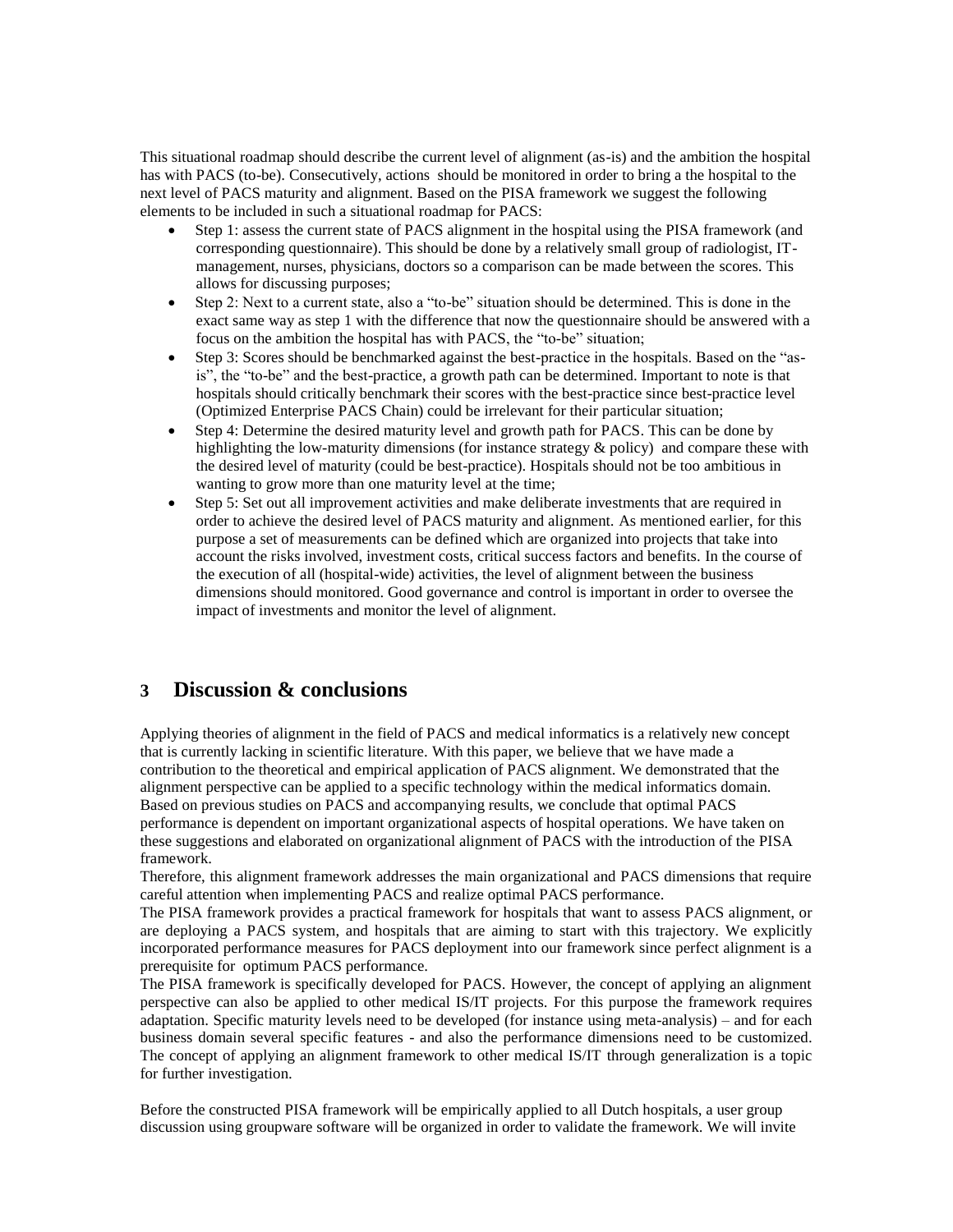professionals working in hospitals, consulting business and medical informatics industry. After this validation, the framework will applied to all Dutch hospitals using PACS and data will be collected using online surveys. The obtained results will be analyzed using multivariate statistical analysis for measuring the relationship between the level of alignment and performance measures for PACS deployment.

# **References**

[1] Brailer DJ. Translating Ideals For Health Information Technology Into Practice. A three-tier architecture to help standards for health information technology gain acceptance and widespread use. *Health Affairs* 2004.

[2] Huang HK. Enterprise PACS and image distribution. Computerized Medical Imaging and Graphics. 2003;27:241-53.

[3] Huang HK. Some historical remarks on picture archiving and communication systems. Computerized Medical Imaging and Graphics. 2003;27:93-9.

[4] Watkins J, Weatherburn G, Bryan SS. The impact of a picture archiving and communication system (PACS) upon an intensive care unit. European Journal of Radiology. 2000;34:3-8.

[5] Watkins J. A Hospital-wide picture archiving and communication system (PACS): the views of users and providers of the radiology service at Hammersmith Hospital. European Journal of Radiology. 1999;32:106-12.

[6] Andriole K. Productivity and Cost Assessment of Computed Radiography, Digital Radiography, and Screen-Film for Outpatient Chest Examinations. Journal of Digital Imaging. 2002;15(3):161-9.

[7] Cheung N-T, Lam A, Chan W, Kong J. Integrating images into the electronic patient record of the hospital authority of Hong Kong. Computerized Medical Imaging and Graphics. 2005;29:137-42.

[8] Reiner B, Siegel EL. Workflow Optimization: Current Trends and Future Directions. Journal of Digital Imaging. 2002;15(3):141-52.

[9] Van de Wetering R, Batenburg R, Versendaal J, Lederman R, Firth L. A Balanced Evaluation Perspective: Picture Archiving and Communication System Impacts on Hospital Workflow. Journal of Digital Imaging. 2006;Vol 19(Suppl 1):10-7.

[10] Team CPD. CMMI for systems engineering/software engineering/integrated product and process development/supplier sourcing, version 1.1 continuous representation. Technical Report CMU/SEI-2002-TR-011, ESC-TR-2002-011, Software Engineering Institute, Carnegie Mellon University, Pittsburgh, PA, USA. 2000.

[11] Huang HK. PACS is only in the Beginning of Being Used as a Clinical Research Tool. *The 24th International EuroPACS Conference*. Trondheim, Norway 2006:1-10.

[12] Nolan RL. Managing the Computer Resource: A Stage Hypothesis. Communications of the Association for Computing Machinery. 1973;16(7):399-405.

[13] Gibson CF, Nolan RL. Managing the Four Stages of EDP Growth. Harvard Business Review. 1974;52(1):76-88.

[14] Galliers R, Somogyi SK. From Data Processing to Strategic Information Systems - A Historical Perspective. In: Galliers RaS, S. K. (Eds), ed. *Towards Strategic Information Systems*. Cambridge, MA: Bacus Press 1987:5-25.

[15] Galliers RD, Sutherland AR. Information Systems Management and Strategy Formulation: The 'Stages of Growth' Model Revisited. Journal of Information Systems. 1991;1(2):89-114.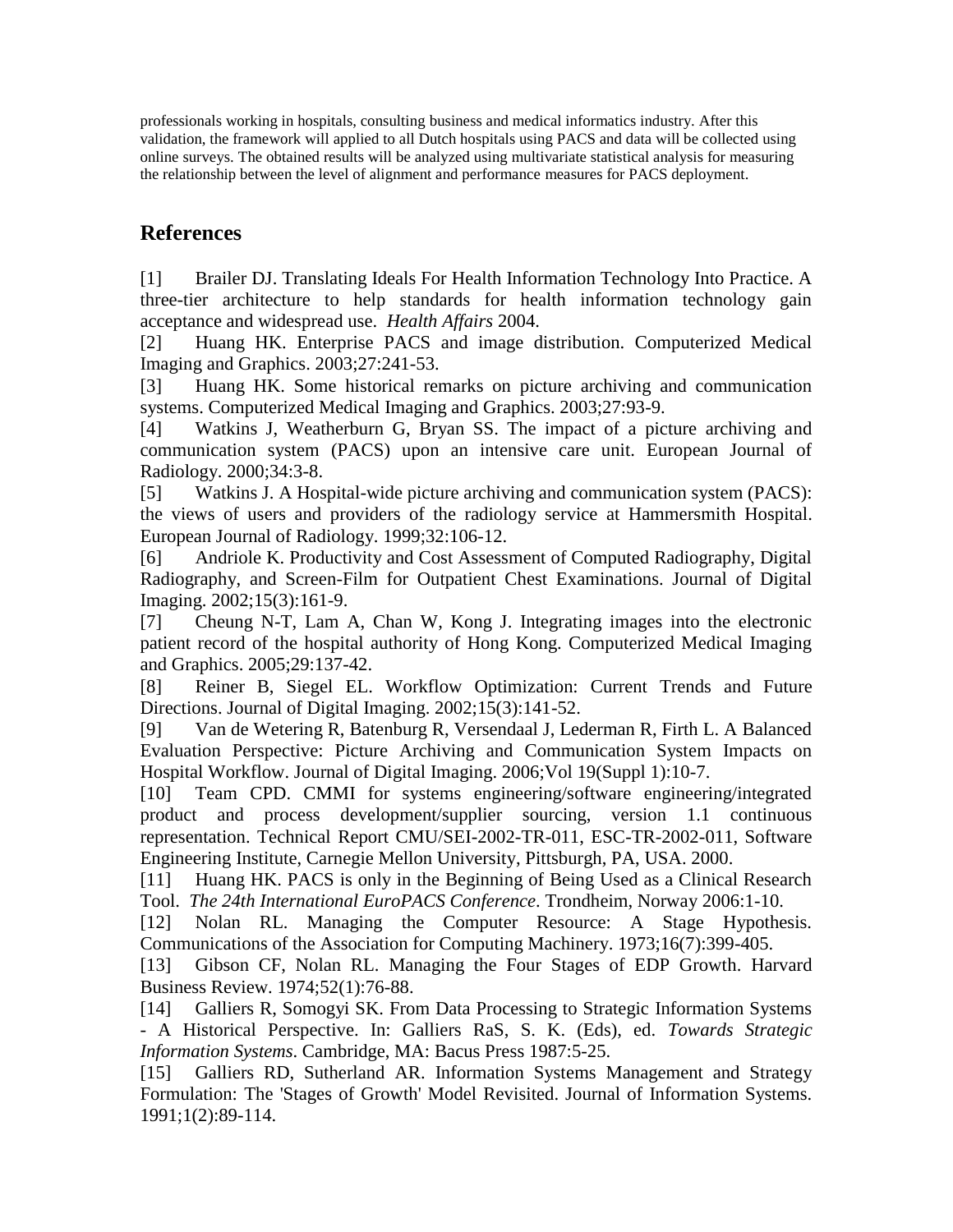[16] King JL, Kraemer KL. Evolution and Organizational Information Systems: An Assessment of Nolan's Stage Model. Communications of the Association for Computing Machinery. 1984;27(5):466-75.

[17] Jiang JJ, Klein G, Shepherd M. The Materiality of Information System Planning Maturity to Project Performance. Journal of the Association for Information Systems. 2001;2(Article 5).

[18] Noblit GW, Hare RD. Meta-ethnography: Synthesizing qualitative studies: Newbury Park, CA: Sage 1988.

[19] Paterson BL, Thorne S, Canam C, Jillings C. Meta-study of qualitative health research: A practical guide to meta-analysis and meta-synthesis. Thousand Oaks, CA: Sage 2001.

[20] Osteaux M, R. Broeck Vd, Verhelle F, Mey Jd. Picture archiving and communication system (PACS): a progressive approach with small systems. European Journal of Radiology. 1996;22:166-74.

[21] Reiner B, Siegel EL. The Work Flow Imperative. The Journal of Imaging Technology Management. 2003(February).

[22] Reiner B, Siegel EL, Siddiqui K. Evolution of the Digital Revolution: A Radiologist Perspective. Journal of Digital Imaging. 2003;16(4):324-30.

[23] Siegel EL, Reiner B. Work Flow Redesign: The Key to success when using PACS. Journal of Digital Imaging. 2003;16(1):164-8.

[24] Laet GD, Naudts J, Vandevivere J. Workflow in nuclear medicine. Computerized Medical Imaging and Graphics. 2001;25:195-9.

[25] Azevedo-Marques PMd, Caritá EC, Benedicto AA, Sanches PR. Integrating RIS/PACS: The Web-based Solution at University Hospital of Ribeirao, Brazil. Journal of Digital Imaging. 2004;17(3):226-33.

[26] Huang HK. PACS AND IMAGING INFORMATICS: basic principles and applications. Hoboken, New Jersey: John Wiley & Sons, Inc 2004.

[27] Siegel EL, Reiner B. Filmless radiology at the Baltimore VA Medical Center: a 9 year retrospective. Computerized Medical Imaging and Graphics. 2003;27:101-9.

[28] Zhang J, Sun J, Stahl JN. PACS and Web-based image distribution and display. Computerized Medical Imaging and Graphics. 2003;27:197-206.

[29] Luftman J. Assessing Business-IT Alignment Maturity. Communications of the Association for Information Systems. 2000;4(14):1-49.

[30] Henderson JC, Venkatraman N. Strategic Alignment: Leveraging information technology for transforming organisations. IBM Systems Journal. 1993;32(1):4-16.

[31] Turban, McLean, Wetherbe. Information technology for management: making connections for strategic advantage. Chichester, England: John Wiley & Sons 1999.

[32] Scheper WJ. Business IT Alignment: solution for the productivity paradox (in Dutch). The Netherlands: Deloitte & Touche 2002.

[33] Batenburg RS, Helms RW, Versendaal JM. The maturity of product lifecycle management in Dutch organisations: a strategic alignment perspective. UU-CS (Ext r no 2005-009) University of Utrecht: Information and Computing Sciences. 2005.

[34] Batenburg RS, Versendaal JM. Business Alignment in the CRM Domain: Predicting CRM performance. In: Leino T, Saarinen T, Klein S, eds. *Proceedings of the 12th European Conference on Information Systems*. Turku: Turku School of Economics and Business Administration 2004.